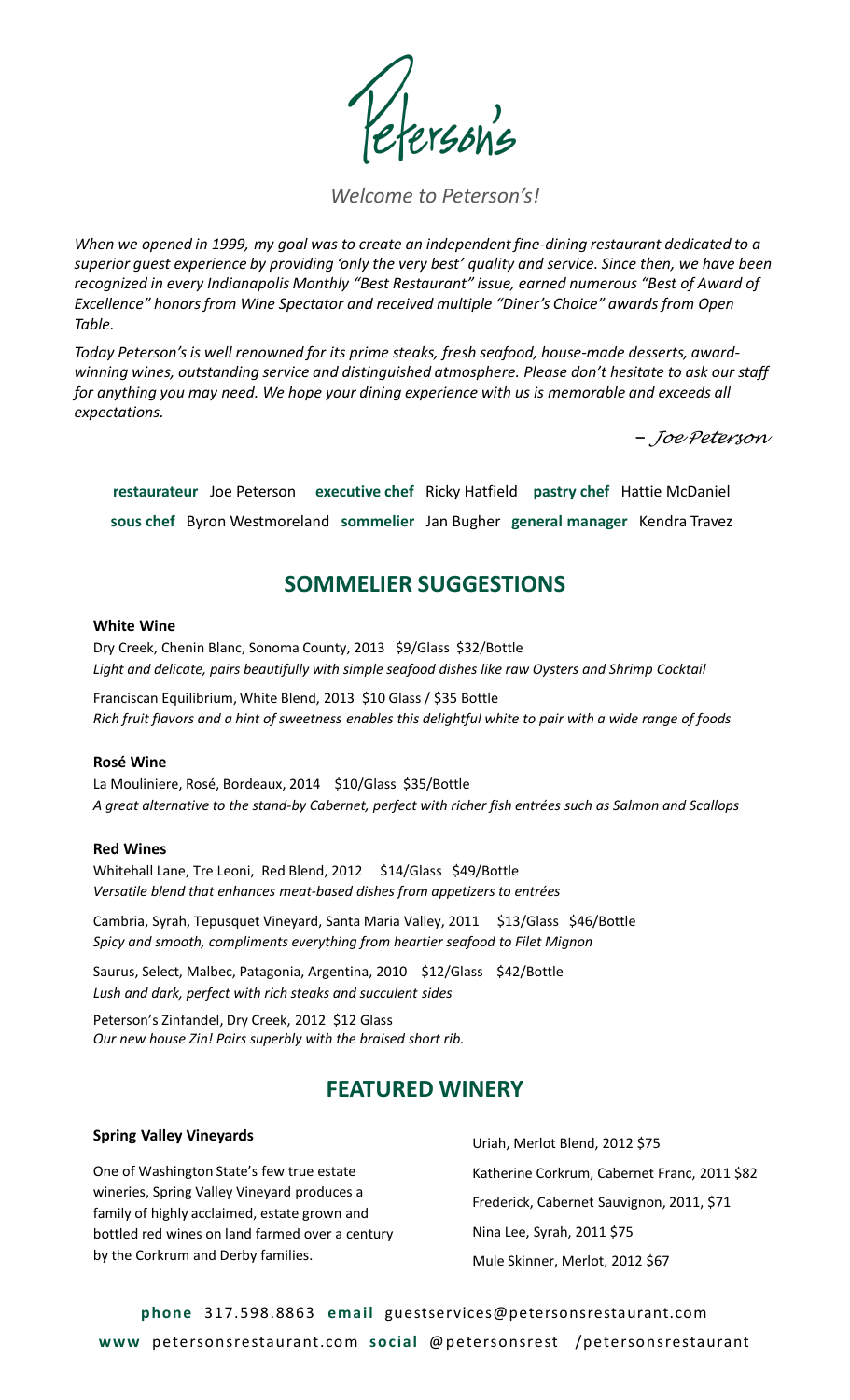# **APPETIZERS**

## **Maryland Blue Crab Stuffed Bacon Wrapped Shrimp**

Three Sweet Mexican Brown Shrimp, Signature Crab Stuffing, Applewood Smoked Smoking Goose Bacon \$24

#### **Assorted Sausages**

Hand Selected Sausages, Fermenti Artisan Sauerkraut, Beer Mustard \$15

## **Tempura Maine Lobster Fingers**

Hunter's Honey Farm Honey Mustard, Peppercorn Infused Drawn Butter, Fresh Lemon \$20

#### **Charcuterie**

Selection of Locally Produced & House Cured Meats, Stone Fruit, Cheeses, Stone Ground Mustard, House Pickles, Toasted Baguette \$24

#### **Wagyu Carpaccio**

Thin sliced Greg Norman Ranch Signature Wagyu Beef, Smoke Maldon Sea Salt, Crispy Capers, Petite Watercress, Shaved Parmigiano Reggiano \$16

### **Portobello Fries** Panko-Rosemary Crust, Horseradish Cream \$12

**Oysters of the Day** 

East & West Coast Varieties Fresh Daily Cocktail Sauce, Horseradish, Mignonette Half Dozen \$18 Dozen \$36

# **Jumbo Gulf Shrimp**

Cocktail Sauce, Fresh Horseradish, Remoulade \$16

### **Wagyu Meatballs**

Greg Norman Ranch Signature Wagyu Beef, Sweet Soy BBQ, Roasted Tropical Fruit Salsa, Petite Herbs \$24

### **Sesame Seared #1 Tuna**

Highest Grade Available Crispy Pickled Ginger, Soy Lime Gelee, Wasabi Pea Emulsion, Wakame Salad \$24

## **Maryland Lump Crab Cake**

Stone Ground Mustard Beurre Blanc, Red Pepper Coulis, Aioli \$16

#### **Smoked Trout Dip**

Cherry Wood Smoked Local Red Trout, Whipped with Goat Cheese and Dill, Toasted Garlic Baguette Crisps \$12

**Oysters Rockefeller (6)** Spinach, Anise, Cream, Pecorino Romano \$24

# **SOUPS & SALADS**

### **Chef's Seasonal Soup** \$8

**Maine Lobster Bisque** Chives, Herb oil, Lump Maine Lobster Meat \$9

**Local Artisan Greens** Mix of Locally Produced Greens, Green Apple Vinaigrette, Spiced Pecans, Capriole Goat Cheese, Cheddar Pretzel Croutons \$8

**Grilled Salad of Petite Romaine** White Anchovy Vinaigrette, Caperberries, Quail Egg, Black Pepper Croustini, Shaved Parmesan \$9

**Local Heirloom Tomato Caprese** Fresh Local Tomatoes, Tulip Tree Creamery Mozzarella, Black Walnut Pesto, 12 Year Old Balsamic Pearls, Smoked Sea Salt, Petite Watercress \$12

Baby Iceberg Wedge  $\triangleq$  Danish Blue Cheese Dressing, Asian Pear, Walnut, Red Pepper Coulis, Balsamic Syrup \$9

Baby Spinach • Hard Boiled Egg, Crisp Pancetta, Onions, Tomatoes, Applewood Smoked Bacon Vinaigrette \$8

Notice: *The consumption of raw or undercooked eggs, meat, poultry, seafood or shellfish may increase your risk of food borne illness. Please Alert Chef with Dietary Restrictions from Food Allergy or Intolerance.*



*Peterson's Special Signature Selections Indicates gluten-free menu item*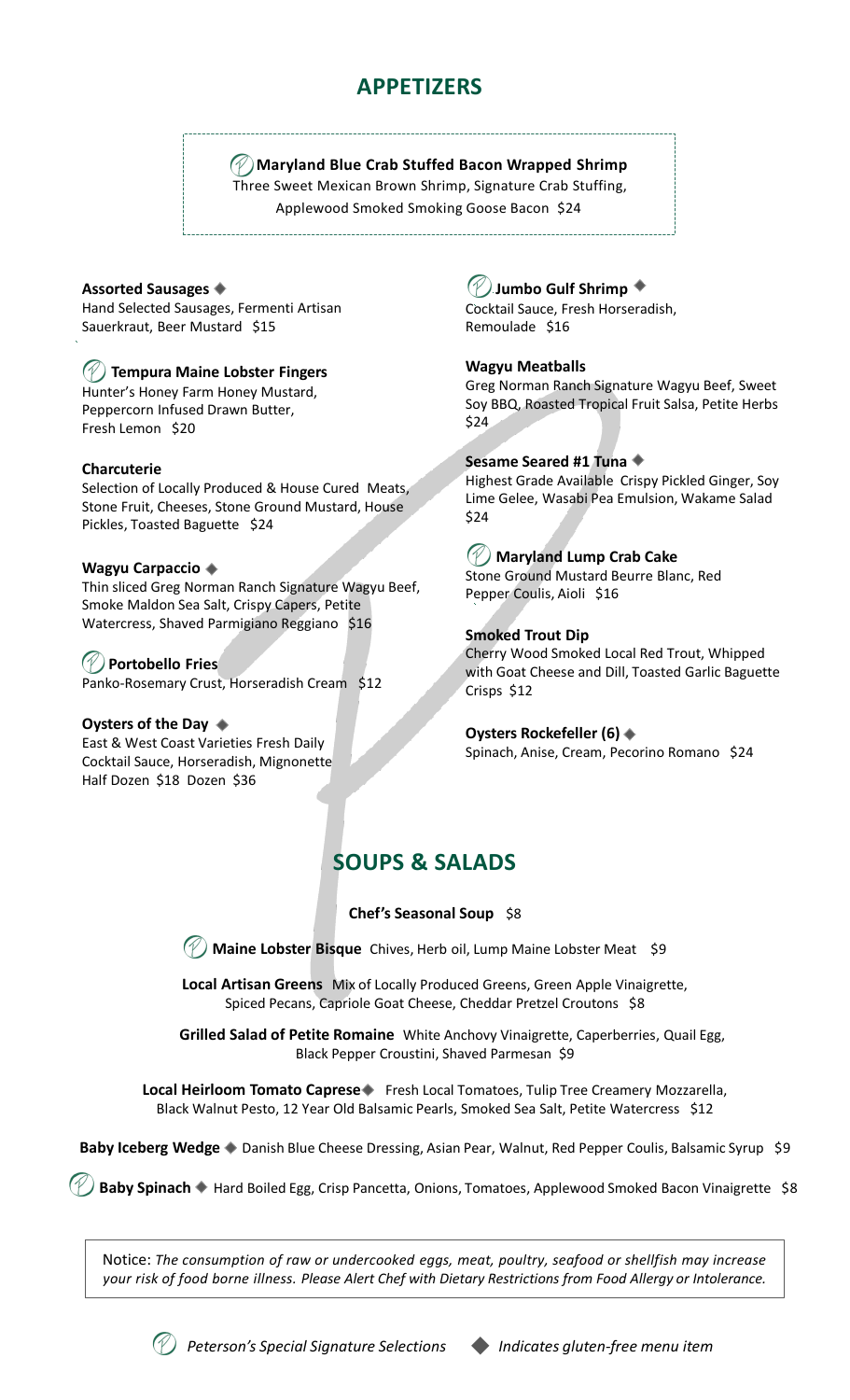# **PRIME SEAFOOD**

*We work with the finest seafood purveyors on a daily basis to bring the best and freshest seafood to our guests*

**Ora King Salmon ◆ "Wagyu of the Sea" Marlborough Sound, New Zealand \$35** Pan Roasted, Crispy Skin, Roasted Cauliflower Puree, Sherry Gastrique, English Peas, Pea Shoots

*①* **Day Boat Diver Scallops ◆ Grand Banks, ME \$35** Pinot Noir Mushroom Risotto, Apple Relish, Crisp Pancetta, Black Truffle Oil, Apple Tuiles

**Pacific Halibut Anchorage, AK \$36** Sweet Soy Glazed Grilled Bok Choy, Miso Shellfish Emulsion, Crispy Ginger

**Local Red Trout** Bell Aqua Culture Redkey, IN \$29 Pistachio Crust, Crispy Artichokes, Roasted Heirloom Eggplant, Lemon Cured Potato, Saffron Beurre Blanc

**Oven Roasted Crab Cakes** Chesapeake Bay, MD \$32 Fresh Jumbo Lump Crab Flavored with Ginger & Basil, Italian Parsley Aioli, Roasted Red Pepper Coulis, Stone Ground Mustard Beurre Blanc

**Crab-Stuffed Lemon Sole** Portland, ME \$30 Ginger Crab Stuffed, Beet Mousse, Petite Herbs, Lavender Butter

**Alaskan King Crab Legs**  $\bullet$  Dutch Harbor, AK \$68 Full Pound, Drawn Butter, Choice of Side Dish

**Maine Lobster Tail** ♦ Portland, ME \$62 12 Oz. Tail, Drawn Butter, Choice of Side Dish

# **CHEF CREATIONS**

*Chef Creations are exclusively developed by our Executive Chef, Ricky Hatfield*

**Duroc Double Cut Pork Chop Compart Farms, MN \$36** Bourbon Mustard Glazed, Mesquite Smoked, Apple Jicama Napa Slaw

### 16 Oz Tomahawk Bone-In Short Rib  $\triangleq$  \$38

Flat 12 Pogue's Run Porter Braised, Caramelized Heirloom Carrots, Smoked White Cheddar Polenta, Pea Shoots and Jus

> 10 Oz Viking Farms Grilled Lamb Porterhouse  $\triangleq$  Morristown, IN \$34 Summer Vegetable Succotash with Lamb Bacon, Pea Shoots, Jus

**Indiana Hickory Smoked Chicken Breast** \$32 Hickory Cherry Jus, Roasted Garlic and Chive Gnudi, Roasted Broccolini

14 Oz Rosemary Crusted USDA Prime Rib  $\div$  \$55

Served with your choice of a House Side, Au Jus and Horseradish Cream Sauce

Served Fridays & Saturdays only

### **20 % gratuity added to parties of six or more**

*Ask your server about our Elite Club and Gift Certificate options!*

*Join our eNews list and connect with us on social for special value offers!*



*Peterson's Special Signature Selections Indicates gluten-free menu item*